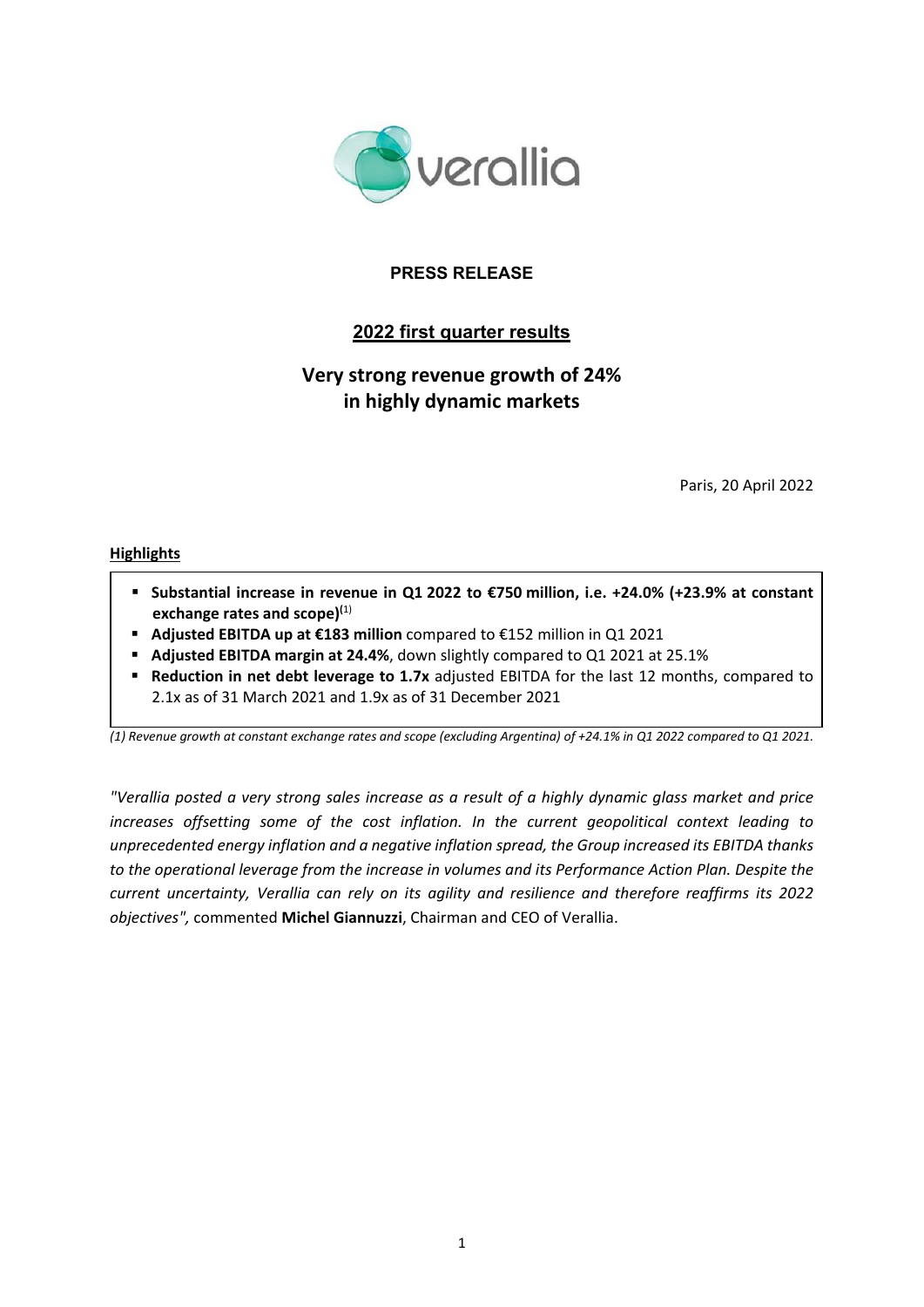### **Revenue**

| In $\epsilon$ million | Q1 20221 | Q1 2021 |
|-----------------------|----------|---------|
| Revenue               | 749.9    | 604.9   |
| Reported growth       | $+24.0%$ |         |
| Organic growth        | $+23.9%$ |         |

In the first quarter of the year, Verallia recorded **revenue** of **€750 million**, compared to €605 million in the first quarter of 2021, representing a strong **24.0% increase in reported revenue**. The **currency effect** is almost negligible at +0.1% in Q1 (+€0.5 million).

At **constant exchange rates and scope,** revenue significantly increased by **23.9%** in the first quarter of the year (and by +24.1% excluding Argentina). Highly dynamic sales volumes over the quarter, which increased by almost 10%, coupled with selling price increases of over 10%, offsetting some of the significant inflation in production costs.

In addition, the product mix remains positive for the quarter.

Revenue breakdown by region:

- In Southern and Western Europe, sales volumes grew by more than 10%, with an increase across all countries. Sales prices increased significantly over the quarter, offsetting some of the high cost inflation. The product mix is also very positive.
- The Northern and Eastern Europe region reported approximately 10% growth in sales volumes. When the conflict in Ukraine began at the end of February, the Group decided to halt production at its local plant while keeping its two furnaces in hot condition. Since then, at the request of our local customers and local teams, one of the two furnaces has resumed production, mainly to produce food jars, while the other has been turned off, emptied, and cooled down in order to keep it in good condition. As detailed in Chapter 5.4.2.2. "Outlook for the financial year ending on 31 December 2022" of the 2021 Universal Registration Document published on 29 March 2022, the Group's exposure to Ukraine remains limited, with one plant located in the West of the country and revenue totalling around €50 million in 2021 (less than 2% of the Group revenue).

Sales prices have also been increased to mitigate the impact of the significant cost inflation.

In Latin America, sales volumes in Brazil and Chile posted strong growth, while in Argentina production was limited due to a furnace repair. Moreover, a highly dynamic approach to managing sales prices has continued in order to offset local inflation.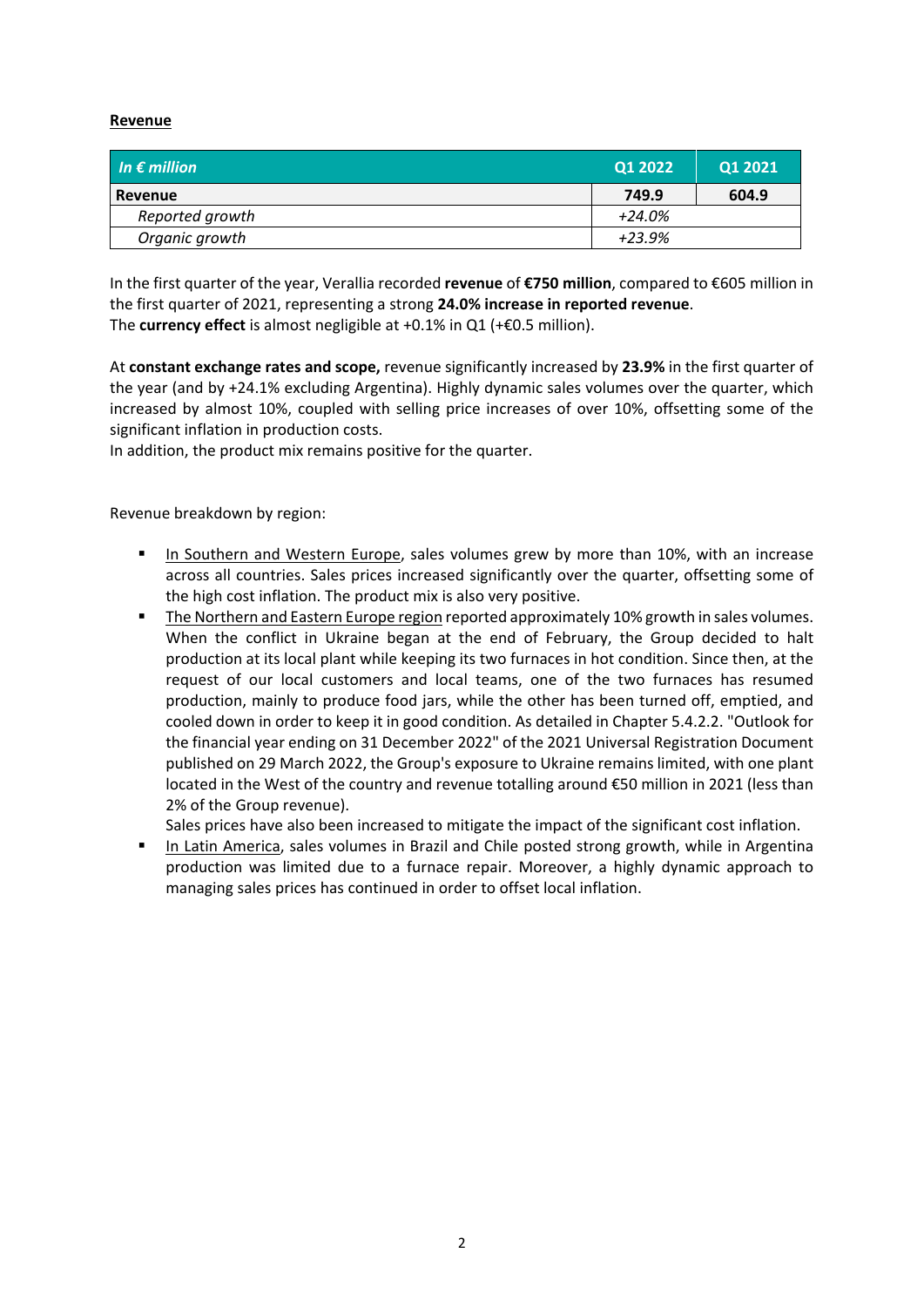### **Adjusted EBITDA**

| In $\epsilon$ million  | 01 2022 | <b>Q1 2021</b> |
|------------------------|---------|----------------|
| <b>Adjusted EBITDA</b> | 182.7   | 151.7          |
| Adjusted EBITDA margin | 24.4%   | 25.1%          |

**Adjusted EBITDA** increased over the first quarter of the year and stood at **€183 million**. Despite the expected negative inflation spread<sup>1</sup> (- $\epsilon$ 34 million), adjusted EBITDA increased in the first quarter of 2022, thanks to a strong positive impact from activity (+€58 million) and a net reduction in production cash costs (+€7 million of the Performance Action Plan). In addition, unlike in previous quarters, the exchange rates impact was almost negligible owing to the strength of the Brazilian real.

However, the **adjusted EBITDA margin** decreased slightly (‐72 bps) due to the mathematical and expected dilution resulting from the increase in sales prices. This amounted to **24.4%** over the quarter.

### **Continued reduction in debt**

Verallia continued to reduce its **net debt** during the first quarter of the year. Net debt stood at **€1,222 million** at the end of March 2022. This corresponds to a net debt ratio of **1.7x adjusted EBITDA for the last 12 months**, compared to 1.9x at 31 December 2021 and down from 2.1x at 31 March 2021. In addition, liquidity2 remained very high at **€897 million** at 31 March 2022.

 $1$  Spread represents the difference between (i) the increase in sales prices and mix and (ii) the increase in its production costs. The spread is positive when the increase in sales prices applied by the Group is greater than the increase in its production costs. The increase in production costs is recorded by the Group at constant production volumes, before production gap and taking into consideration the impact of the Performance Action Plan (PAP).

 $2$  Calculated as the Cash + Undrawn Revolving Credit Facilities – Outstanding Neu Commercial Papers.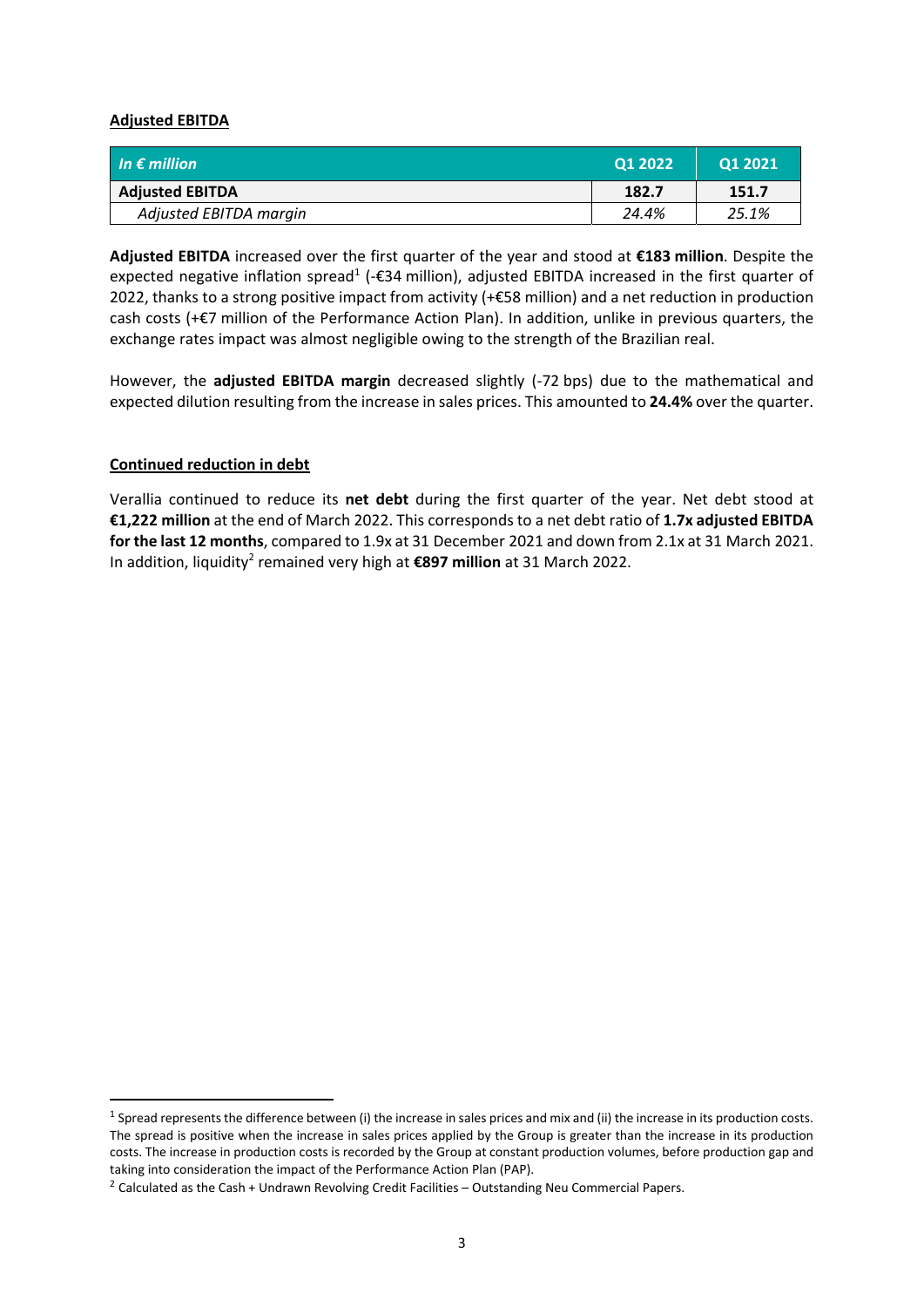### **2022 Guidance**

It should be noted that the consequences of the conflict in Ukraine (direct and indirect) are changing rapidly, generating very high volatility which is likely to affect forecasts.

Verallia is expecting a **sharp growth in its annual revenue (>10%)** thanks to the substantial rise in volumes in a buoyant market and the significant increase in sales prices.

In today's environment of accelerating inflation that has been ongoing since the second half of 2021, Verallia expects to see a significant increase in its production costs in 2022, of which energy is a major factor.

In this highly inflationary climate, the Group will continue to adjust its sales prices in order to reflect the pressure from cost inflation. Thanks to the additional contribution of increased volumes and its PAP programme, Verallia reaffirms its objective of achieving an **adjusted EBITDA greater than €700 million.**

Verallia continues to implement its ESG roadmap and reaffirms its ambitious environmental objectives.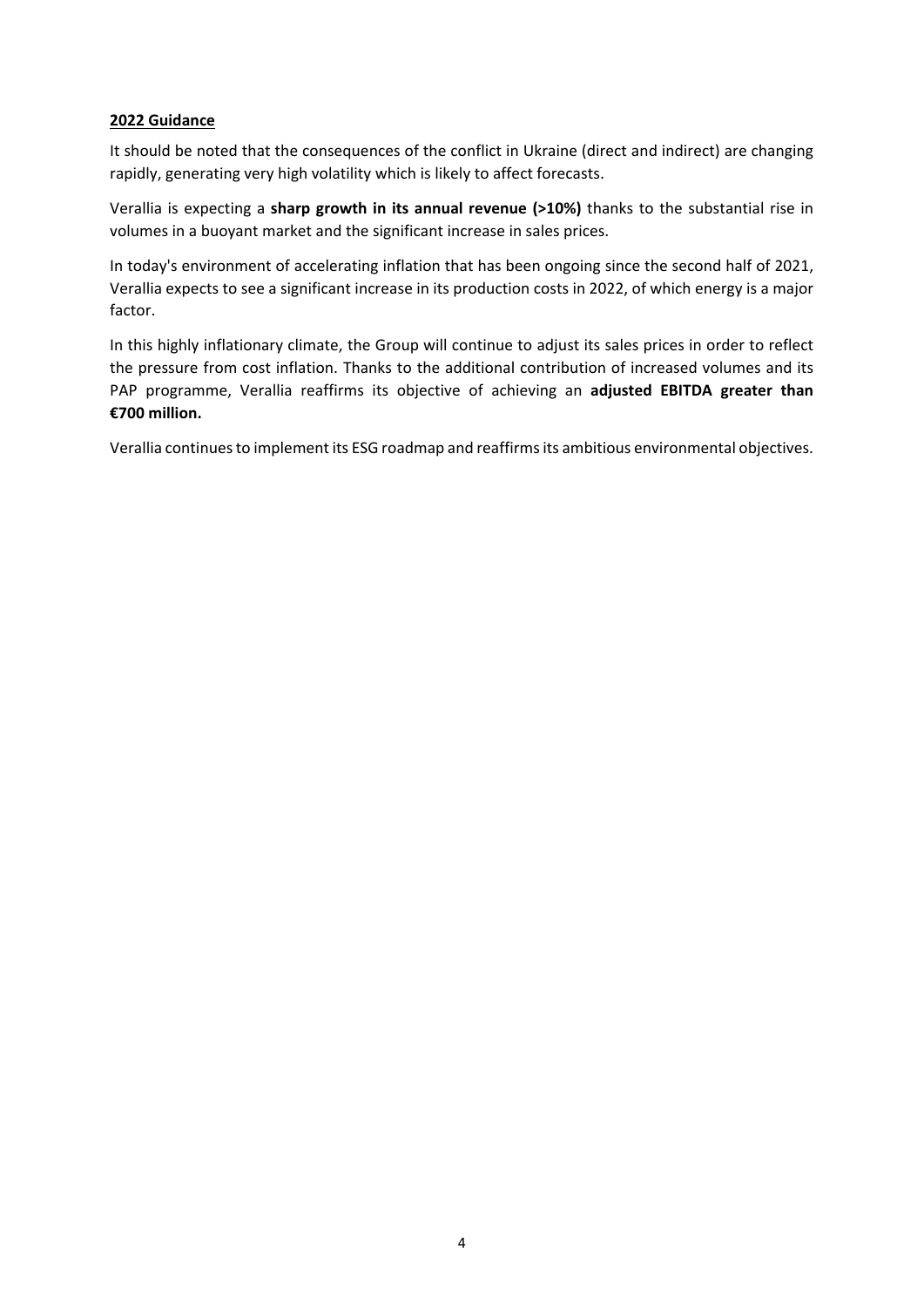**About Verallia** – At Verallia, our purpose is to re‐imagine glass for a sustainable future. We want to redefine how glass is produced, reused and recycled, to make it the world's most sustainable packaging material. We are joining forces with our customers, suppliers and other partners across the value chain to develop beneficial and sustainable new solutions for all.

With around 10,000 employees and 32 glass production facilities in 11 countries, we are the European leader and the world's third‐largest producer of glass packaging for beverages and food products. We offer innovative, customised and environmentally friendly solutions to over 10,000 businesses worldwide.

In 2021, Verallia produced more than 16 billion glass bottles and jars and recorded a revenue of €2.7 billion. Verallia islisted on compartment A of the regulated market of Euronext Paris(Ticker: VRLA – ISIN: FR0013447729) and is included in the following indices: SBF 120, CAC Mid 60, CAC Mid & Small and CAC All‐Tradable.

For more information, visit www.verallia.com

Follow us on LinkedIn  $\left(\frac{1}{11}\right)$ , Twitter  $\left(\frac{1}{11}\right)$ , Facebook  $\left(\frac{1}{11}\right)$  and YouTube

An analysts' conference call will be held on Thursday, 21 April 2022 at 9.00 am (CET) via an audio *webcast service (live and replay) and the results will be available at* www.verallia.com.

# **Financial calendar**

- 11 May 2022 at 2.00 pm CET: Annual General Shareholders' Meeting.
- 27 July 2022: results for H1 2022 *Press release after market close and conference call/presentation the following morning at 9.00 am CET.*
- 19 October 2022: financial results for Q3 2022 *Press release after market close and conference call/presentation the following morning at 9.00 am CET.*

### **Verallia Investor Relations contact**

**Alexandra Baubigeat Boucheron** – alexandra.baubigeat‐boucheron@verallia.com

### **Press contacts**

**Julie Bastien –** julie.bastien@verallia.com **Brunswick – Benoit Grange, Hugues Boëton, Tristan Roquet Montegon** – verallia@brunswickgroup.com – +33 1 53 96 83 83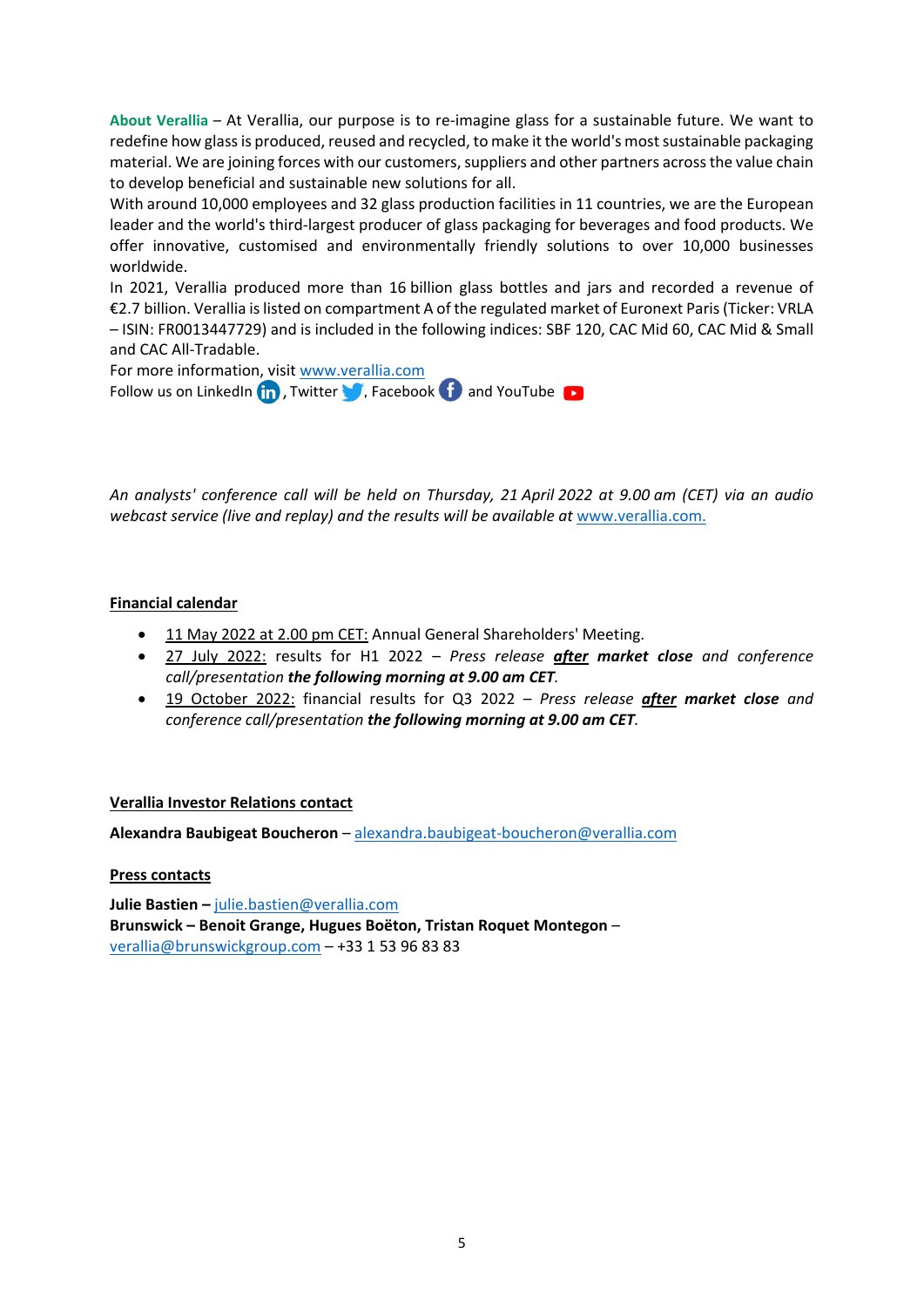#### **Disclaimer**

*Certain information included in this press release are not historical facts but are forward‐looking statements. These forward‐looking statements are based on current beliefs, expectations and assumptions, including, without limitation, assumptions regarding Verallia's present and future business strategies and the economic environment in which Verallia operates. They involve known and unknown risks, uncertainties and other factors, which may cause actual performance and results to be materially different from those expressed or implied by these forward‐looking statements. These risks and uncertainties include those discussed and identified in Chapter 3 "Risk Factors" in the Universal Registration Document approved by the AMF and available on the Company's website (www.verallia.com) and the AMF's website (www.amf‐france.org). These forward‐looking information and statements are no guarantee of future performance.*

*This press release includes only summary information and does not purport to be comprehensive.*

#### **Personal data protection**

You can unsubscribe from our press release distribution list at any time by sending your request to the *following email address: investors@verallia.com. Press releases will still be available to access via the website https://www.verallia.com/en/investors/.*

*Verallia SA, as data controller, processes personal data for the purpose of implementing and managing its internal and external communication. This processing is based on legitimate interests. The data collected (last name, first name, professional contact details, profiles, relationship history) is essential for this processing and is used by the relevant departments of the Verallia group and, where applicable, its subcontractors. Verallia SA transfers personal data to its service providers located outside the European Union, who are responsible for providing and managing technical solutions related to the aforementioned processing. Verallia SA ensures that the appropriate guarantees are obtained in order to supervise these data transfers outside of the European Union. Under the conditions defined by the applicable regulations for the protection of personal data, you may access and obtain a copy of the* data concerning you, object to the processing of this data and request for it to be rectified or erased. You also have a right to restrict the processing of your data. To exercise one of these rights, please *contact the Group Financial Communication Department at investors@verallia.com. If, after having contacted us, you believe that your rights have not been respected or that the processing does not comply with data protection regulations, you may submit a complaint to CNIL (Commission nationale de l'informatique et des libertés — French regulatory body).*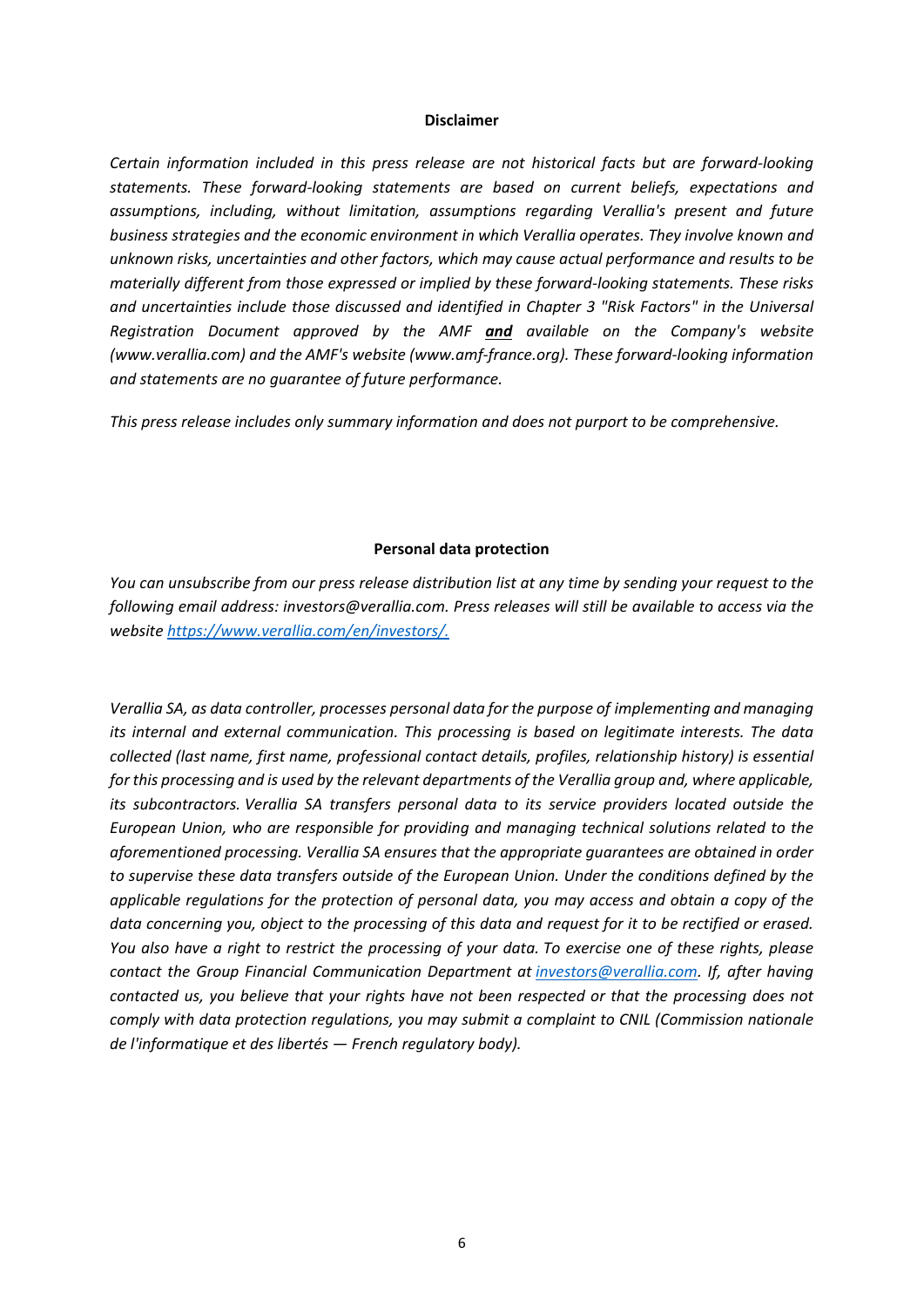### **APPENDICES**

# **Key figures during the first quarter**

| In $\epsilon$ million                   | Q1 2022  | Q1 2021 |
|-----------------------------------------|----------|---------|
| Revenue                                 | 749.9    | 604.9   |
| Reported growth                         | $+24.0%$ |         |
| Organic growth                          | $+23.9%$ |         |
|                                         |          |         |
| <b>Adjusted EBITDA</b>                  | 182.7    | 151.7   |
| Adjusted EBITDA margin                  | 24.4%    | 25.1%   |
|                                         |          |         |
| Net debt at the end of March            | 1,221.8  | 1,296.6 |
| Last 12 months adjusted EBITDA          | 709.1    | 626.1   |
| Net debt/last 12 months adjusted EBITDA | 1.7x     | 2.1x    |

# **Evolution of revenue per nature in € million during the first quarter**

| In $\epsilon$ million |       |
|-----------------------|-------|
| Revenue Q1 2021       | 604.9 |
| <b>Volumes</b>        | 57.2  |
| Price/Mix             | 87.4  |
| Exchange rates        | 0.5   |
| Revenue Q1 2022       | 749.9 |

### **Evolution of adjusted EBITDA per nature in € million during the first quarter**

| In $\epsilon$ million       |        |
|-----------------------------|--------|
| Adjusted EBITDA Q1 2021 (i) | 151.7  |
| Activity contribution       | 57.7   |
| Price-mix/costs spread      | (34.1) |
| Net productivity            | 6.9    |
| Exchange rate               | 0.0    |
| <b>Other</b>                | 0.5    |
| Adjusted EBITDA Q1 2022 (i) | 182.7  |

(i) Adjusted EBITDA is calculated on the basis of operating profit (loss) adjusted for depreciation, amortisation *and impairment, restructuring costs, acquisition and M&A costs, hyperinflationary effects, management share ownership plans, subsidiary disposal‐related effects and contingencies, plant closure costs and other items.*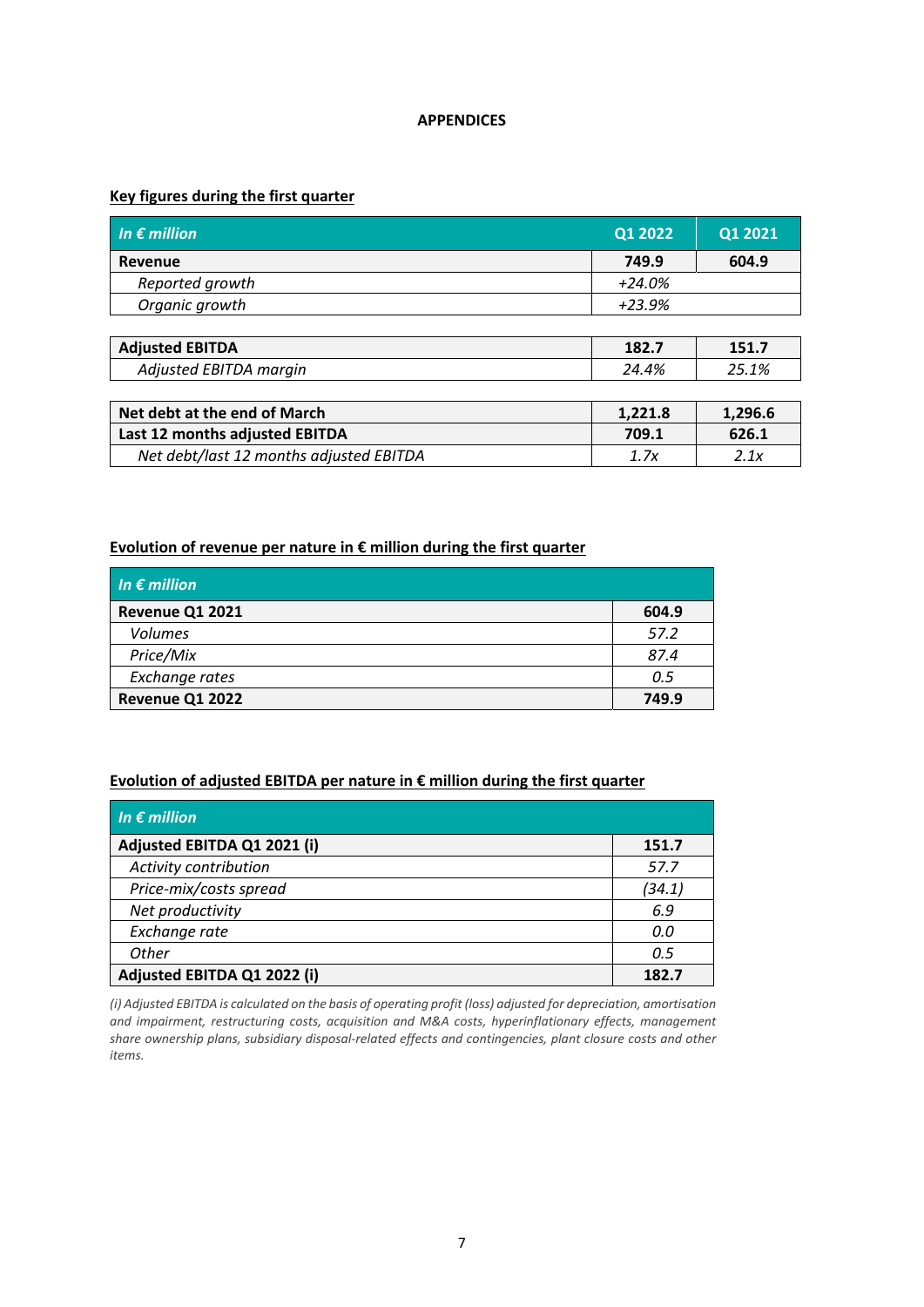### **Reconciliation of operating profit (loss) to adjusted EBITDA**

| In $\epsilon$ million<br>Q1 2022                     |       | Q1 2021 |
|------------------------------------------------------|-------|---------|
| <b>Operating profit (loss)</b>                       | 109.1 | 83.5    |
| Depreciation, amortisation and impairment (i)        | 69.9  | 66.9    |
| Restructuring costs                                  | 0.6   | (0.3)   |
| Acquisition costs, M&A                               | 0.1   | 0.0     |
| IAS 29 Hyperinflation (Argentina) (ii)               | 0.0   | (0.1)   |
| Management share ownership plan and associated costs | 2.5   | 1.7     |
| Other                                                | 0.5   | 0.0     |
| <b>Adjusted EBITDA</b>                               | 182.7 | 151.7   |

*(i) Includes depreciation and amortisation of intangible assets and property, plant and equipment, amortisation of intangible assets acquired through business combinations and impairment of property, plant and equipment, including those linked to the transformation plan implemented in France.*

*(ii) The Group has applied IAS 29 (Hyperinflation) since 2018.*

### **Financial structure**

| In $\epsilon$ million                             | <b>Nominal amount</b><br>or max. amount<br>drawable | <b>Nominal rate</b> | <b>Final</b><br>maturity | 31 March<br>2022 |
|---------------------------------------------------|-----------------------------------------------------|---------------------|--------------------------|------------------|
| Sustainability-Linked Bond -<br>May 2021 (i)      | 500                                                 | 1.625%              | May 2028                 | 504.3            |
| Sustainability-Linked Bond -<br>November 2021 (i) | 500                                                 | 1.875%              | Nov. 2031                | 495.4            |
| Term loan A - TLA (i)                             | 500                                                 | Euribor $+1.25%$    | Oct. 2024                | 497.7            |
| Revolving credit facility RCF 1                   | 500                                                 | Euribor $+0.85%$    | Oct. 2024                |                  |
| Negotiable debt securities<br>(Neu CP) (i)        | 400                                                 |                     |                          | 135.0            |
| Other borrowings (ii)                             |                                                     |                     |                          | 121.7            |
| <b>Total borrowings</b>                           |                                                     |                     |                          | 1,754.2          |
| Cash and cash equivalents                         |                                                     |                     |                          | (532.4)          |
| <b>Net debt</b>                                   |                                                     |                     |                          | 1,221.8          |

*(i) Including accrued interests.*

*(ii) Including IFRS16 leasing (€49.9m), local debts (€57.5m), factoring recourse (€19.6m).*

# **IAS 29: Hyperinflation in Argentina**

Since 2018, the Group has applied IAS 29 in Argentina. The adoption of this standard requires the restatement of non-monetary assets and liabilities and of the income statement to reflect changes in purchasing power in the local currency. These restatements may lead to a gain or loss on the net monetary position included in the finance costs.

Financial items for the Argentinian subsidiary are converted into euro using the closing exchange rate for the relevant period.

In the first quarter of 2022, the net impact on revenue amounted to **+€0.2 million**. The hyperinflation impact has been excluded from consolidated adjusted EBITDA as shown in the table "Reconciliation of operating profit (loss) to adjusted EBITDA".